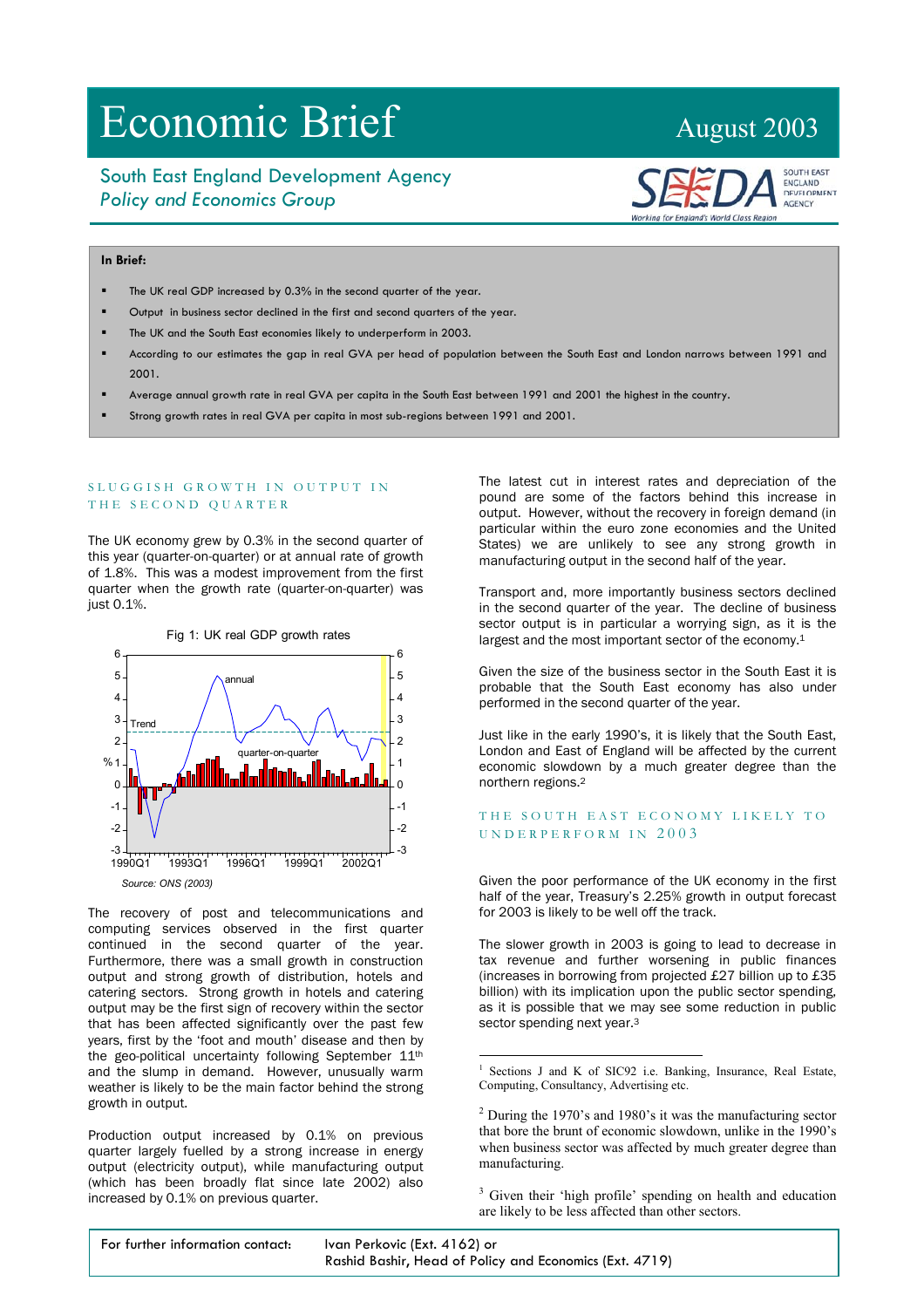In July, the average growth rate of UK GDP for 2003 (by 22 major independent forecasting organisations) was downgraded to 1.8%, with the lowest forecast of just 0.4% and the highest of 2.2%.



*Note: EBS regional forecasts were based on GVA while OEF forecasts were based on GDP*

In spring of this year Experian Business Strategies (EBS) and Oxford Economic Forecasting (OEF) predicted growth rate of 3.1 and 3.0% respectively for South East

Given the recent performance of the national economy and in particular financial and business sectors those forecasts for the region are also likely to be off the track. Providing that the economic recovery takes place in the second half of the year, we expect the regional economy to grow by between 2.1 and 2.6% this year.

#### THE REGION NARROWS THE GAP IN REAL GVA PER HEAD WITH LONDON

Since official regional GVA per capita estimates were not available estimates were obtained at national, regional and sub-regional level based on Experian Business Strategies GVA estimates, the Census 2001 and revised 1991 population estimates[.5](#page-1-1)

The latest GVA per head of population estimates show that between 1991 and 2001 the South East has reduced its GVA per head of population gap with London. In 1991, GVA per head of population in the South East and 4.3% in Berkshire. stood at approximately £10,283 (71.7% of London's GVA per capita.

However by 2001 GVA per capita in the region increased to £14,21[6](#page-1-2) (76.2% of London's GVA per capita).<sup>6</sup>

| Table 1: GVA (constant 1995 prices) per |       |       |  |  |  |
|-----------------------------------------|-------|-------|--|--|--|
| head of population, 1991 and 2001       |       |       |  |  |  |
|                                         | 1991  | 2001  |  |  |  |
|                                         |       |       |  |  |  |
| South East                              | 102.2 | 111.4 |  |  |  |
| Greater London                          | 1426  | 146.3 |  |  |  |
| UK                                      | 100   | 100   |  |  |  |

 *Source: SEEDA (2003) estimates* 

Furthermore, between 1991 and 2001, average annual growth rate in real GVA per capita of 3.3% in the South East outstripped every other region in the country including London, whose growth was 2.7% per annum.[7](#page-1-3)

At the same time, the UK real GVA per capita grew at approximately 2.4% (it's long trend rate) on average per annum.

Chart 3: GVA (constant 1995 prices) per head of population, 2001



# STRONG GROWTH IN REAL GVA PER HEAD OF POPULATION IN MOST SUB-REGIONS BETWEEN 1991 AND 2001

At the sub-regional level, most sub-regions have performed relatively well over the decade.

This is particularly true for the more developed (western) part of the region (area A in Chart 4), which had average annual growth rates of between 3.7% in Buckinghamshire

Furthermore real GVA per capita in Hampshire and East and West Sussex (area B) increased by around 3% per annum (just below the region's long trend growth rate) outperforming the UK as a whole and even marginally

<span id="page-1-0"></span><sup>&</sup>lt;sup>4</sup> We report regional and sub-regional GVA estimates in line with outperforming Greater London. European Standards (ESA95). GVA is the total net product measured at market prices, less taxes on output (levied at the point of production) plus subsidies (levied at the point of production). NOTE:  $GVA = GDP$  at basic prices.

<span id="page-1-1"></span><sup>&</sup>lt;sup>5</sup> The latest ONS regional GVA estimates per capita are available until 1999 and sub-regional until 1998, however these estimates are wrong as they are based on wrong population projections. We have used mid 1991 population estimates, which were revised in light of the results of the 2001 Census.

<span id="page-1-2"></span> <sup>6</sup>  $^6$  GVA estimates are workplace based, while population estimates are residence based. The implication of this is that the estimates for London are inflated and the estimates for the South East and East of England are deflated.

<span id="page-1-3"></span> $7$  East of England's average annual growth rate was affected by relatively large increase in population and a small contraction in real GVA in 1999.